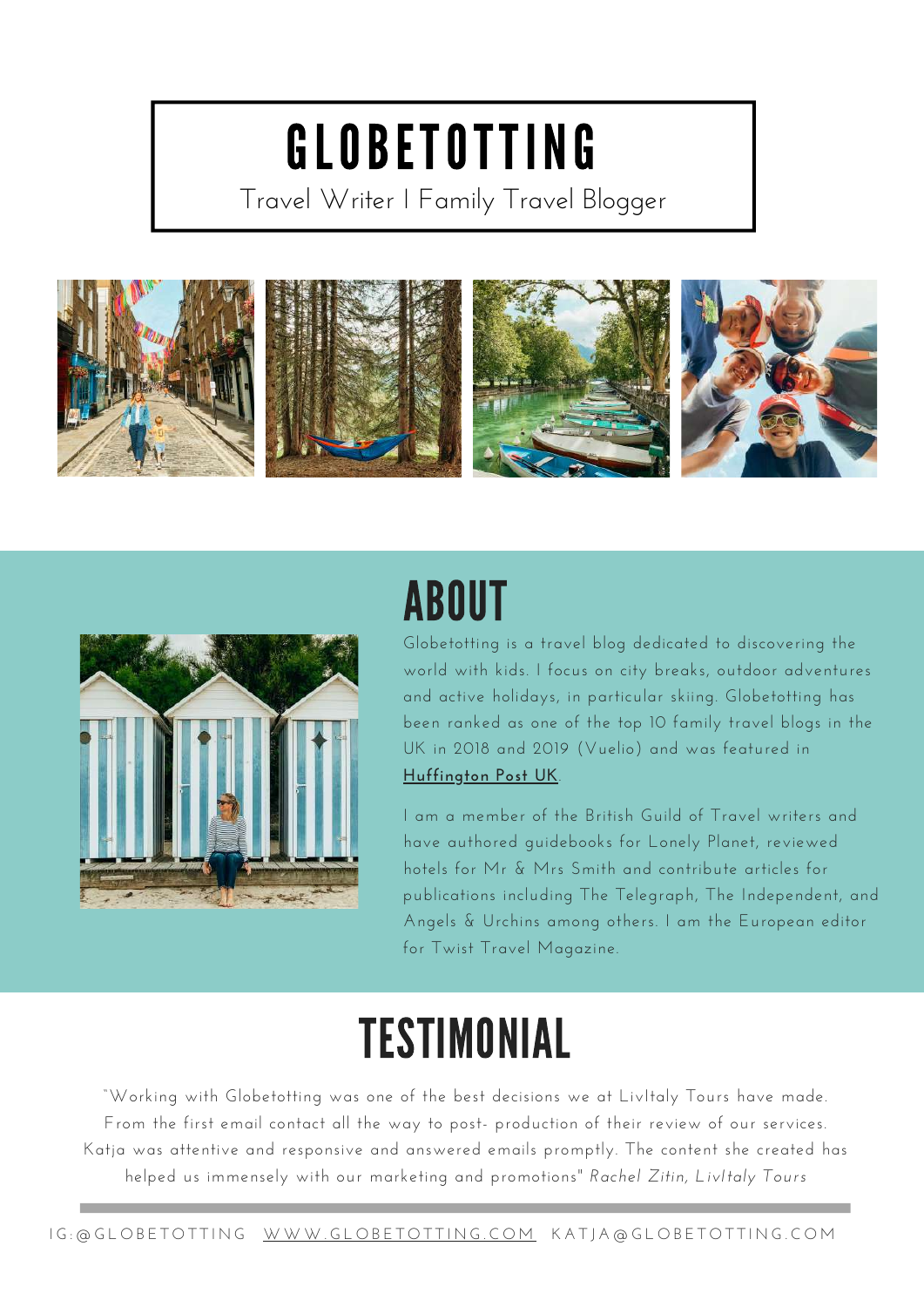## NUMBERS

- MOZ Score: Domain Authority 42
- Average pageviews per month: 45,000. Unique views per month: 39,000
- #TBIN Member: reach over 25 million
- Mailing List: 1,500 subscribers
- Facebook: 3,650
- Instagram: 19,600
- Twitter: 17,600
- Pinterest: 201K views/month
- Readers are from USA (30%), UK (20%), Canada (13%).
- 70% are female, 75% are aged 25-54.





# SERVICES OFFERED

Detailed blog features with hyperlinks and social media sharing options

Destination partnerships promoting a destination or brand on social media and on blog

Brand and product reviews

Giveaways and contests

Brand ambassador partnerships

Social media "takeovers"

Social media marketing strategy consultations

Sponsored Instagram posts/stories, including swipe up feature